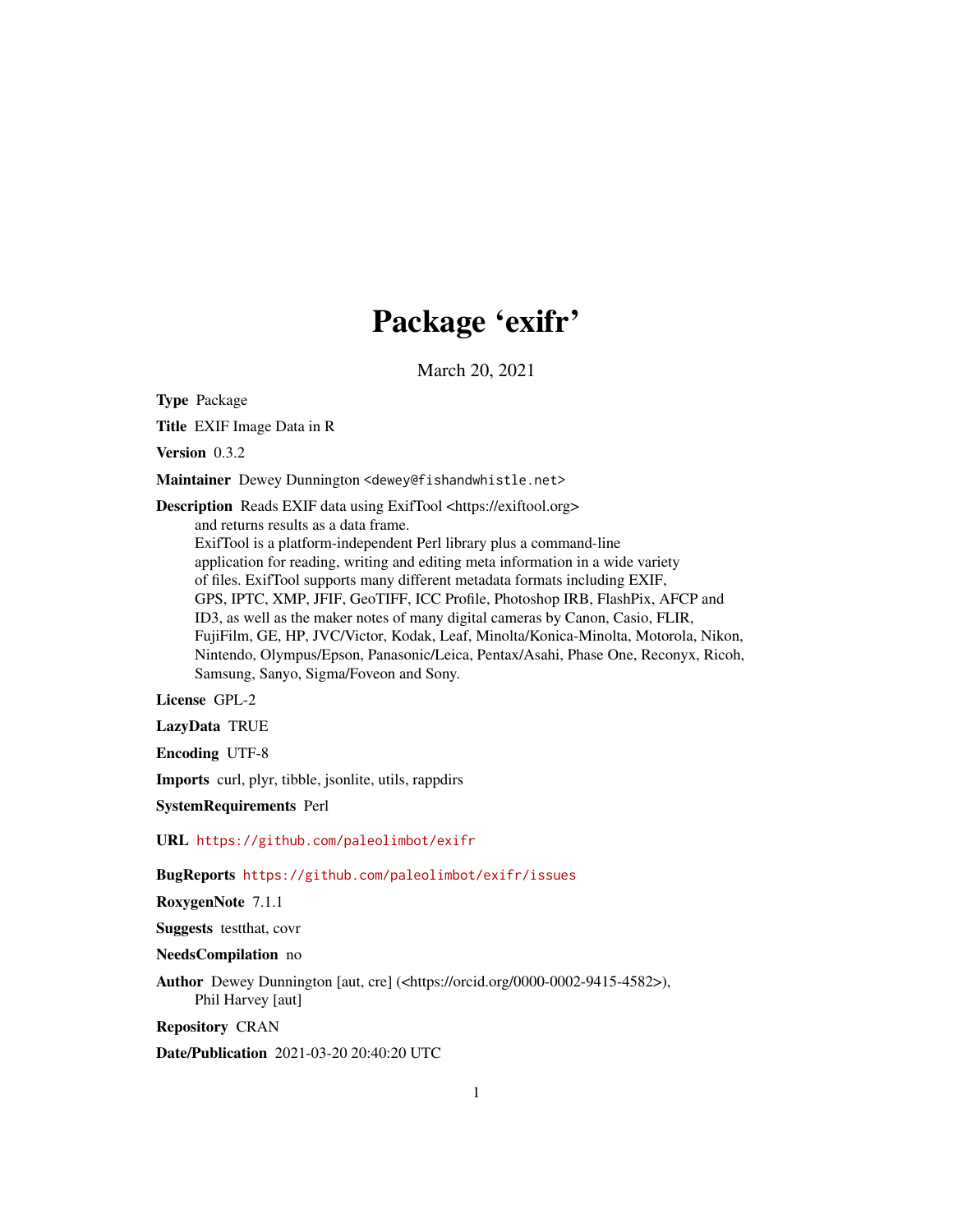### <span id="page-1-0"></span>R topics documented:

| Index |  |
|-------|--|
|       |  |
|       |  |
|       |  |

configure\_exiftool *Configure perl, ExifTool*

#### Description

Configure perl, ExifTool

#### Usage

```
configure_exiftool(
  command = NULL,
  perl_path = NULL,
  install_url = NULL,
  install_location = NULL,
  quiet = FALSE
\mathcal{L}configure_perl(perl_path = NULL, quiet = FALSE)
configure_exiftool_reset()
```
#### Arguments

| command          | The exiftool command or location of exiftool.pl |
|------------------|-------------------------------------------------|
| perl_path        | The path to the perl executable                 |
| install_url      | The url from which exiftool could be installed  |
| install_location |                                                 |
|                  | The location to install exiftool                |
| quiet            | Use $quiet = FALSE$ to display status updates   |

#### Value

The exiftool command, invisibly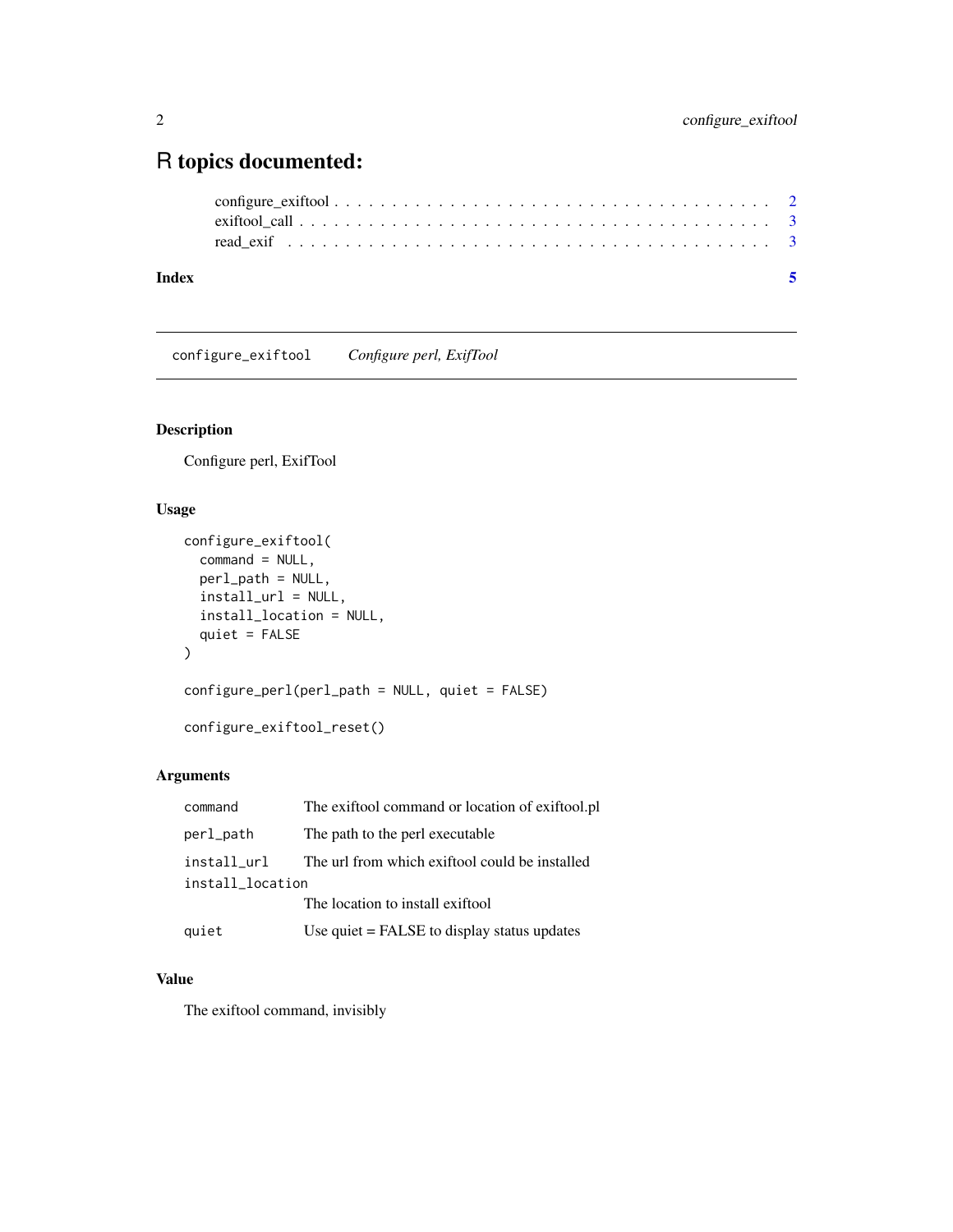#### <span id="page-2-0"></span>Description

Uses system() to run a basic call to exiftool.

#### Usage

```
exiftool_call(args = NULL, fnames = NULL, intern = FALSE, ..., quiet = FALSE)
```
exiftool\_version()

```
exiftool_command(args = character(0), fnames = character(0))
```
#### Arguments

| args                    | a list of non-shell quoted arguments (e.g. $-n$ -csv)          |
|-------------------------|----------------------------------------------------------------|
| fnames                  | a list of filenames (shQuote() will be applied to this vector) |
| intern                  | TRUE if output should be returned as a character vector.       |
| $\cdot$ $\cdot$ $\cdot$ | additional arguments to be passed to system2                   |
| quiet                   | Suppress output of the command itself.                         |

#### Value

The exit code if intern=FALSE, or the standard output as a character vector if intern=TRUE.

#### Examples

```
exiftool_call()
exiftool_version()
```
read\_exif *Read EXIF data from files*

#### Description

Reads EXIF data into a data. frame by calling the ExifTool command-line application, written by Phil Harvey. Depending on number of images and command-line length requirements, the command may be called multiple times.

#### Usage

```
read_exif(path, tags = NULL, recursive = FALSE, args = NULL, quiet = TRUE)
```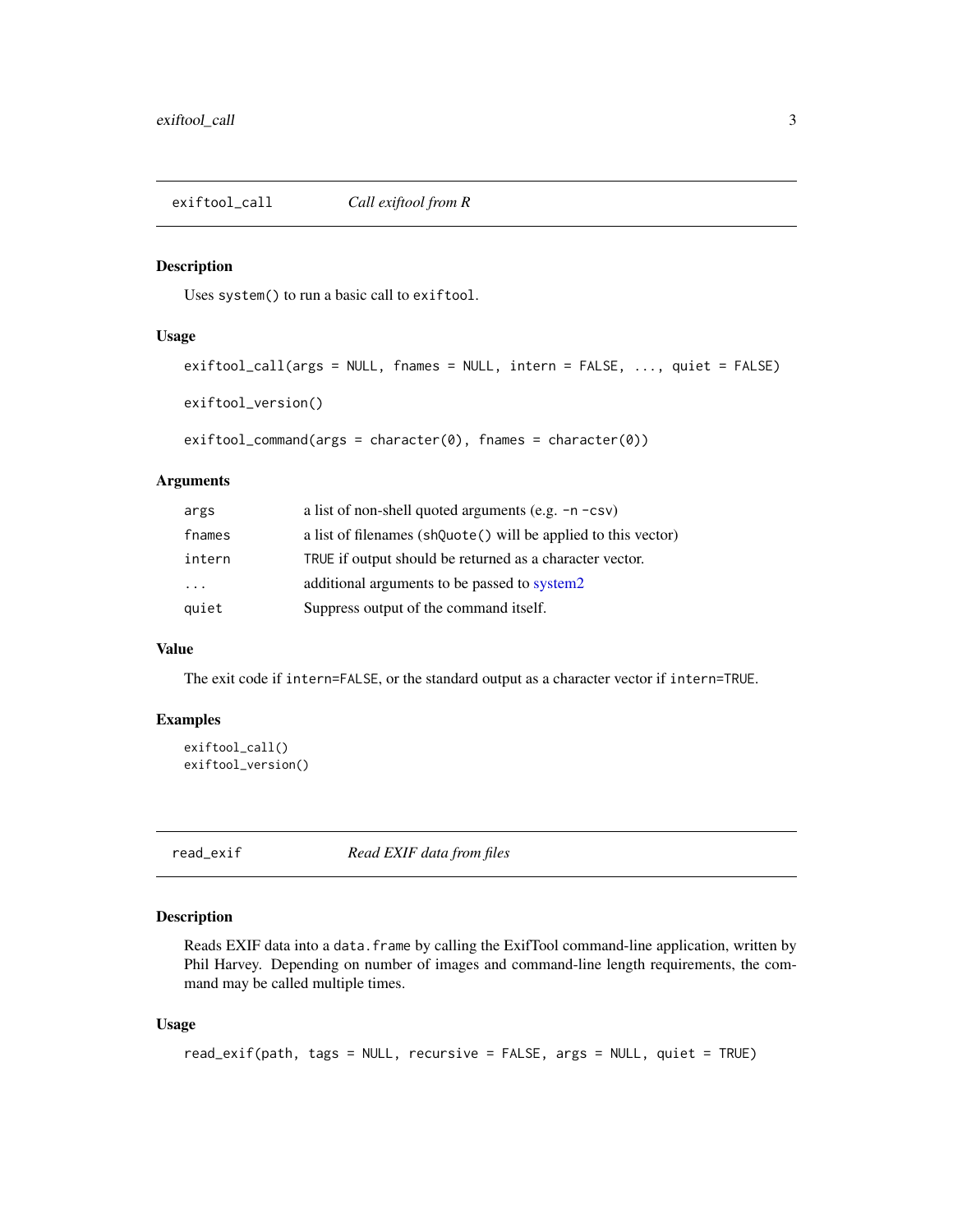#### Arguments

| path      | A vector of filenames                                                                                                                                                                                                                               |
|-----------|-----------------------------------------------------------------------------------------------------------------------------------------------------------------------------------------------------------------------------------------------------|
| tags      | A vector of tags to output. It is a good idea to specify this when reading large<br>numbers of files, as it decreases the output overhead significantly. Spaces will<br>be stripped in the output data frame. This parameter is not case-sensitive. |
| recursive | TRUE to pass the "-r" option to ExifTool                                                                                                                                                                                                            |
| args      | Additional arguments                                                                                                                                                                                                                                |
| quiet     | Use FALSE to display diagnostic information                                                                                                                                                                                                         |

#### Details

From the [ExifTool website:](https://exiftool.org) ExifTool is a platform-independent Perl library plus a command-line application for reading, writing and editing meta information in a wide variety of files. ExifTool supports many different metadata formats including EXIF, GPS, IPTC, XMP, JFIF, GeoTIFF, ICC Profile, Photoshop IRB, FlashPix, AFCP and ID3, as well as the maker notes of many digital cameras by Canon, Casio, FLIR, FujiFilm, GE, HP, JVC/Victor, Kodak, Leaf, Minolta/Konica-Minolta, Motorola, Nikon, Nintendo, Olympus/Epson, Panasonic/Leica, Pentax/Asahi, Phase One, Reconyx, Ricoh, Samsung, Sanyo, Sigma/Foveon and Sony. For more information, see the [ExifTool website.](https://exiftool.org)

Note that binary tags such as thumbnails are loaded as base64-encoded strings that start with "base64:".

#### Value

A data frame (tibble) with columns SourceFile and one per tag read in each file. The number of rows may differ, particularly if recursive is set to TRUE, but in general will be one per file.

#### Examples

```
files <- list.files(path.package("exifr"), recursive=TRUE, pattern="*.jpg", full.names=TRUE)
exifinfo <- read_exif(files)
# is equivalent to
exifinfo <- read_exif(path.package("exifr"), recursive=TRUE)
read_exif(files, tags=c("filename", "imagesize"))
```